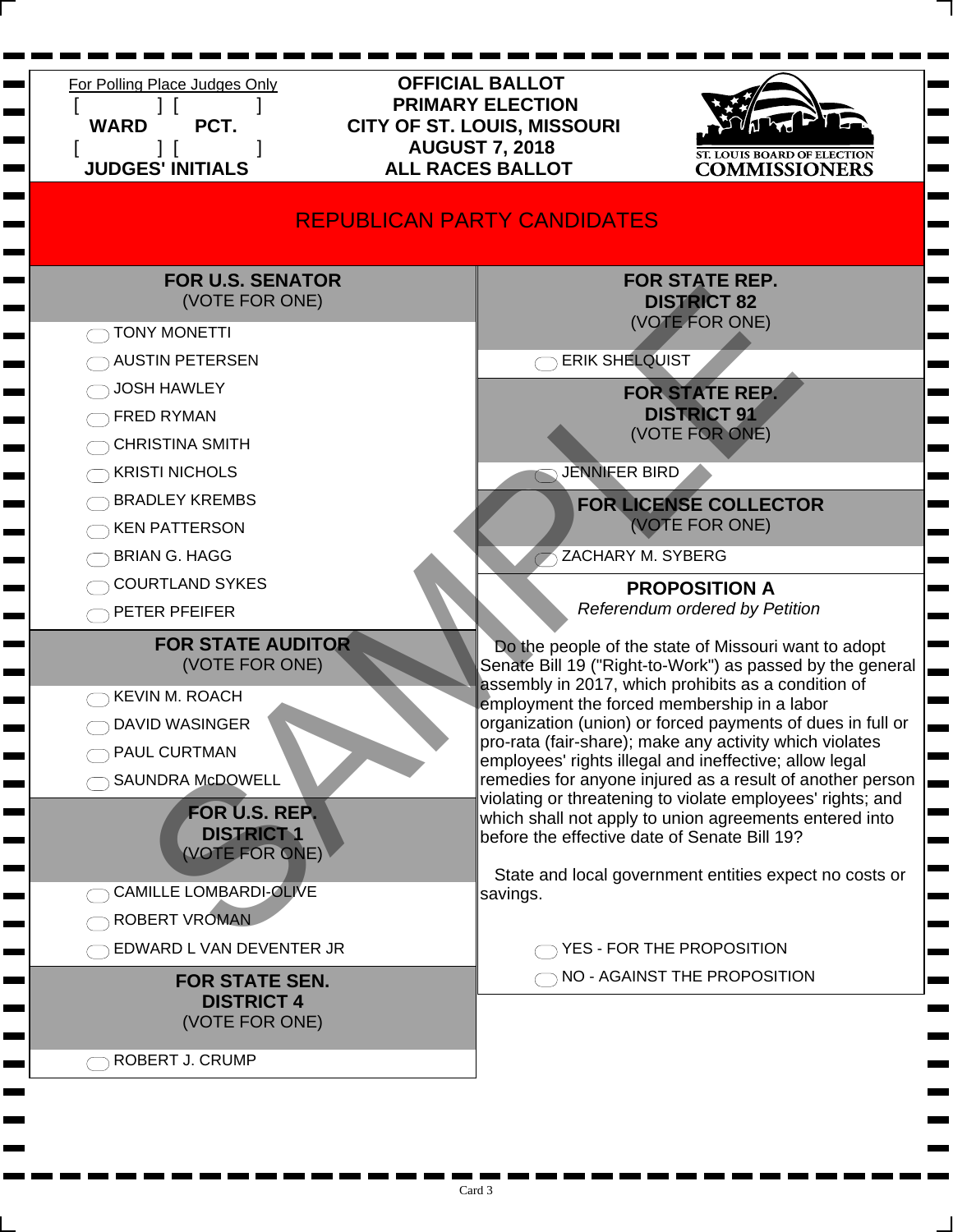### **PROPOSITION NO. 1**

Shall the following be adopted:

 $\overline{\phantom{a}}$ 

m.

 Proposition to issue bonds of the City of St. Louis, Missouri in an amount not to exceed Fifty Million Dollars (\$50,000,000) for the purpose of planning, purchasing, replacing, improving and maintaining the buildings, bridges, computer software/ hardware, and equipment of the City of St. Louis, including (1) acquiring fire trucks, ambulances, and other fire-fighting apparatus for the St. Louis Fire Department, (2) acquiring radio equipment for the Police Department, (3) providing match share funds to repair, renovate, and replace bridges, (4) renovating buildings and facilities owned by the City of St. Louis including courthouses, correctional facilities, City Hall and other City buildings; and (5) for expenses associated with the issuance of the bonds. If this proposition is approved, the property tax levy is estimated to remain unchanged. International Control of the Control of the Control of the Control of the Control of the Control of the Control of the Control of the Control of the Control of the Control of the Control of the Control of the Control of th

◯ YES - FOR THE PROPOSITION  $\bigcirc$  NO - AGAINST THE PROPOSITION

**INSTRUCTIONS TO VOTERS:** To vote for a candidate, darken the oval to the left of the name of the candidate of your choice. To vote on a proposition, if you are in favor of the proposition darken the oval to the left of the word "YES." If you are against the proposition darken the oval to the left of the word "NO." **Do not try to punch through the ballot.** Use only a pencil or blue or black ink to mark your ballot. If you tear, deface, or make a mistake and incorrectly mark your ballot, notify an election official to obtain a new ballot.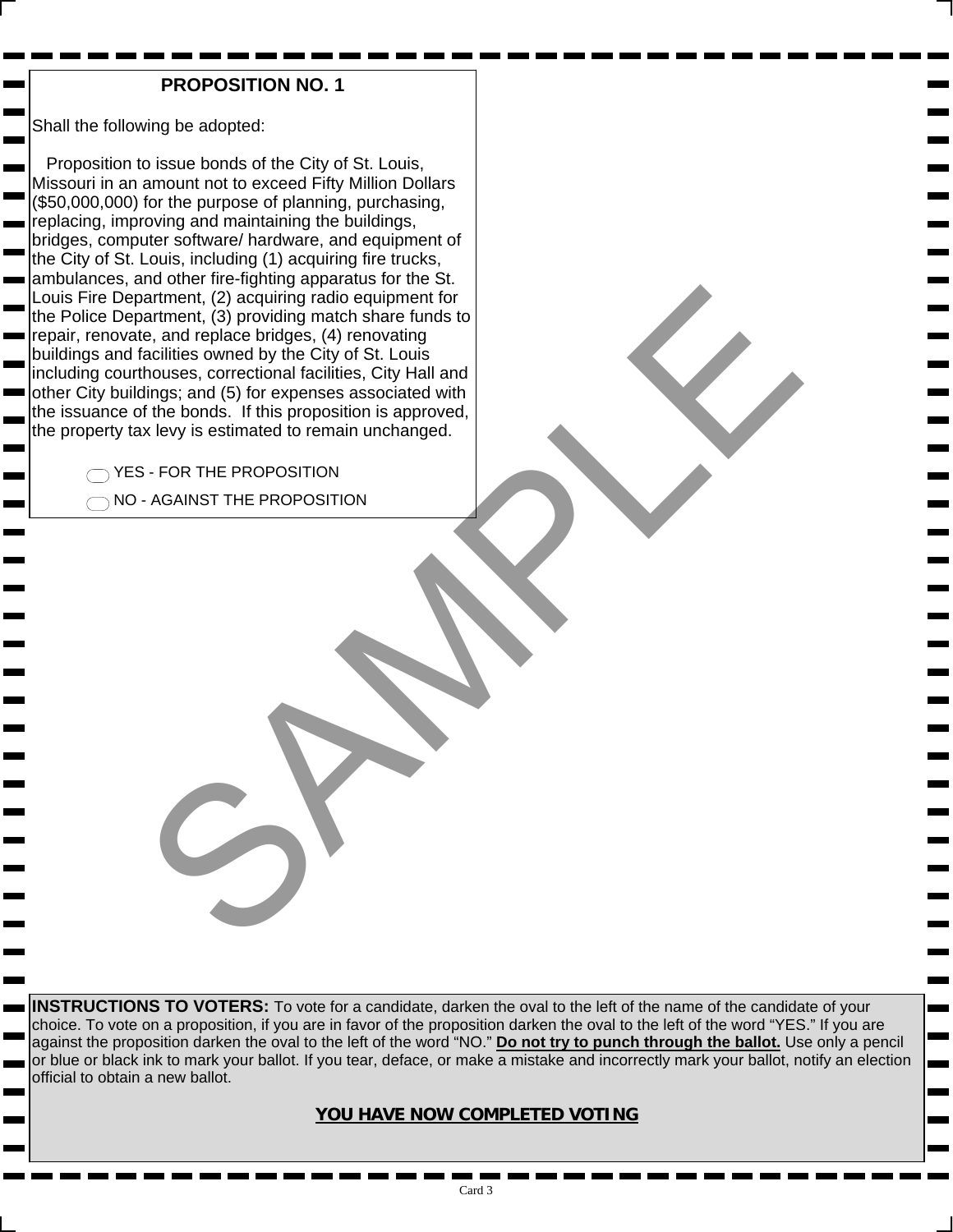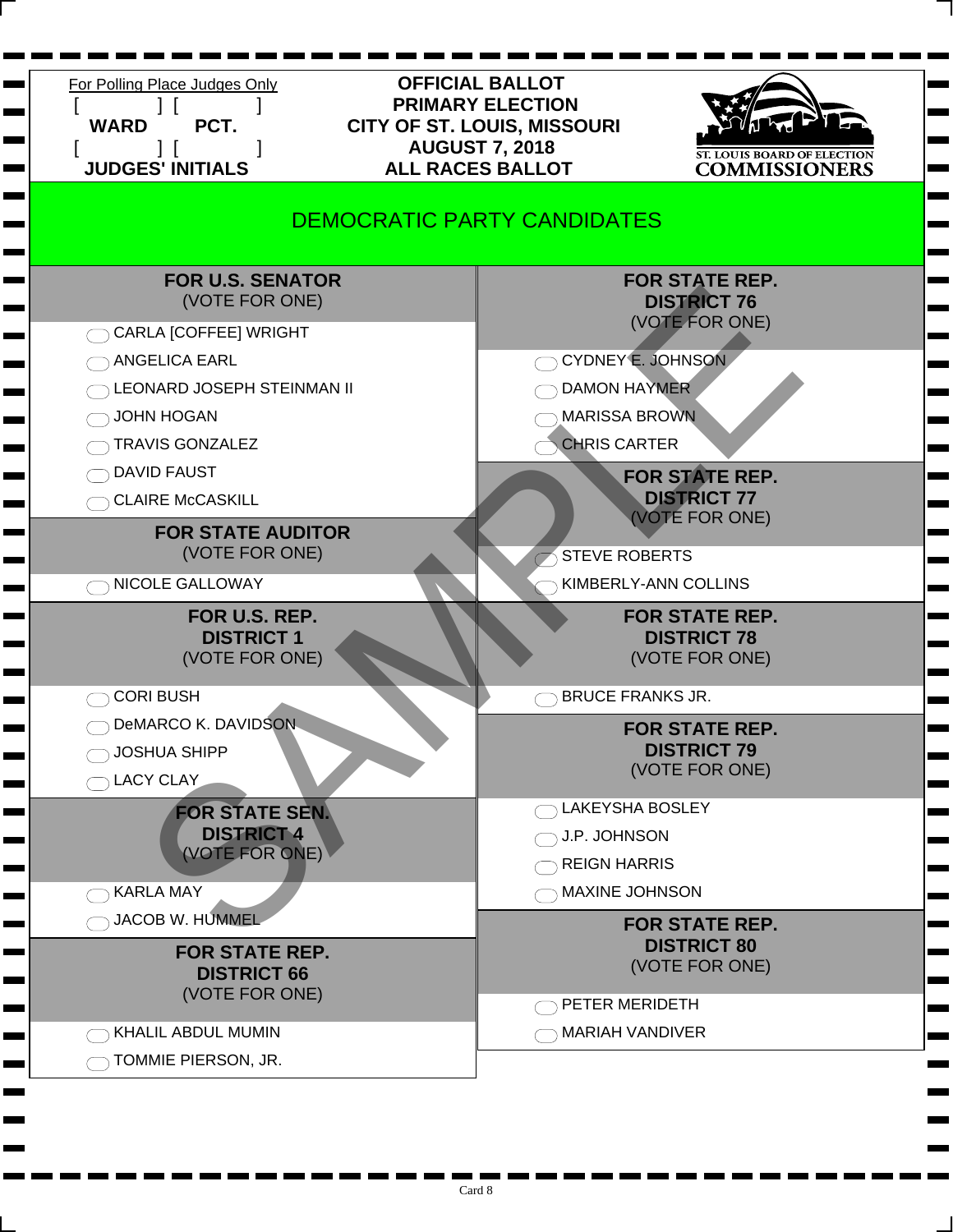| <b>FOR STATE REP.</b><br><b>DISTRICT 81</b><br>(VOTE FOR ONE)                                                                                                                                                                                    | <b>FOR RECORDER OF DEEDS</b><br>(VOTE FOR ONE)                                                                                                                                                                                                                                                                                                                                                                                                                                                                                                                                                                                                                                                                                                                                  |  |
|--------------------------------------------------------------------------------------------------------------------------------------------------------------------------------------------------------------------------------------------------|---------------------------------------------------------------------------------------------------------------------------------------------------------------------------------------------------------------------------------------------------------------------------------------------------------------------------------------------------------------------------------------------------------------------------------------------------------------------------------------------------------------------------------------------------------------------------------------------------------------------------------------------------------------------------------------------------------------------------------------------------------------------------------|--|
|                                                                                                                                                                                                                                                  | <b>MICHAEL BUTLER</b><br><b>The Color</b>                                                                                                                                                                                                                                                                                                                                                                                                                                                                                                                                                                                                                                                                                                                                       |  |
| <b>STEVE BUTZ</b>                                                                                                                                                                                                                                | <b>SHARON QUIGLEY CARPENTER</b>                                                                                                                                                                                                                                                                                                                                                                                                                                                                                                                                                                                                                                                                                                                                                 |  |
| <b>TRAVIS ESTES</b>                                                                                                                                                                                                                              | <b>JIMMIE MATTHEWS</b>                                                                                                                                                                                                                                                                                                                                                                                                                                                                                                                                                                                                                                                                                                                                                          |  |
| <b>FOR STATE REP.</b><br><b>DISTRICT 82</b><br>(VOTE FOR ONE)<br>DONNA M.C. BARINGER<br><b>FRED KRATKY</b><br><b>FOR STATE REP.</b><br><b>DISTRICT 83</b><br>(VOTE FOR ONE)<br><b>GINA MITTEN</b><br><b>FOR STATE REP.</b><br><b>DISTRICT 84</b> | <b>PROPOSITION A</b><br>Referendum ordered by Petition<br>Do the people of the state of Missouri want to adopt<br>Senate Bill 19 ("Right-to-Work") as passed by the general<br>assembly in 2017, which prohibits as a condition of<br>employment the forced membership in a labor<br>organization (union) or forced payments of dues in full or<br>pro-rata (fair-share); make any activity which violates<br>employees' rights illegal and ineffective; allow legal<br>remedies for anyone injured as a result of another person<br>violating or threatening to violate employees' rights; and<br>which shall not apply to union agreements entered into<br>before the effective date of Senate Bill 19?<br>State and local government entities expect no costs or<br>savings. |  |
| (VOTE FOR ONE)<br><b>WILEY PRICE IV</b>                                                                                                                                                                                                          | $\neg$ YES - FOR THE PROPOSITION<br>NO - AGAINST THE PROPOSITION                                                                                                                                                                                                                                                                                                                                                                                                                                                                                                                                                                                                                                                                                                                |  |
| <b>BRAD BAKKER</b>                                                                                                                                                                                                                               | <b>PROPOSITION NO. 1</b>                                                                                                                                                                                                                                                                                                                                                                                                                                                                                                                                                                                                                                                                                                                                                        |  |
| <b>FOR STATE REP.</b><br><b>DISTRICT 91</b><br>(VOTE FOR ONE)<br><b>SARAH UNSICKER</b><br><b>FOR STATE REP.</b><br><b>DISTRICT 93</b><br>(VOTE FOR ONE)                                                                                          | Shall the following be adopted:<br>Proposition to issue bonds of the City of St. Louis,<br>Missouri in an amount not to exceed Fifty Million Dollars<br>(\$50,000,000) for the purpose of planning, purchasing,<br>replacing, improving and maintaining the buildings,<br>bridges, computer software/ hardware, and equipment of<br>the City of St. Louis, including (1) acquiring fire trucks,                                                                                                                                                                                                                                                                                                                                                                                 |  |
|                                                                                                                                                                                                                                                  | ambulances, and other fire-fighting apparatus for the St.<br>Louis Fire Department, (2) acquiring radio equipment for                                                                                                                                                                                                                                                                                                                                                                                                                                                                                                                                                                                                                                                           |  |
| <b>BOB BURNS</b><br>FOR COLLECTOR OF REVENUE<br>(VOTE FOR ONE)                                                                                                                                                                                   | the Police Department, (3) providing match share funds to<br>repair, renovate, and replace bridges, (4) renovating<br>buildings and facilities owned by the City of St. Louis<br>including courthouses, correctional facilities, City Hall and                                                                                                                                                                                                                                                                                                                                                                                                                                                                                                                                  |  |
| <b>GREGORY F.X. DALY</b><br><b>FOR LICENSE COLLECTOR</b><br>(VOTE FOR ONE)                                                                                                                                                                       | other City buildings; and (5) for expenses associated with<br>the issuance of the bonds. If this proposition is approved,<br>the property tax levy is estimated to remain unchanged.                                                                                                                                                                                                                                                                                                                                                                                                                                                                                                                                                                                            |  |
| MAVIS "TESSA" THOMPSON                                                                                                                                                                                                                           | YES - FOR THE PROPOSITION                                                                                                                                                                                                                                                                                                                                                                                                                                                                                                                                                                                                                                                                                                                                                       |  |
| DANA KELLY-FRANKS                                                                                                                                                                                                                                | NO - AGAINST THE PROPOSITION                                                                                                                                                                                                                                                                                                                                                                                                                                                                                                                                                                                                                                                                                                                                                    |  |
| <b>INSTRUCTIONS TO VOTERS:</b> To vote for a candidate, darken the oval to the left of the name of the candidate of your                                                                                                                         |                                                                                                                                                                                                                                                                                                                                                                                                                                                                                                                                                                                                                                                                                                                                                                                 |  |

 $\mathbf{r}$ 

 $\blacksquare$ 

**Contract** 

m. ь **The Second** 

**Contract** Н **Contract** 

г

 $\sim$ 

Н Н **The Second** 

 $\blacksquare$ 

**Contract** Н ٠ **Contract** 

 $\overline{\phantom{0}}$ Н г **The Second** 

man and the second second second second second second second second second second second second second second second second second second second second second second second second second second second second second second ь

**The Second** 

 $\mathbf{r}$ 

Е

 $\blacksquare$  $\blacksquare$  choice. To vote on a proposition, if you are in favor of the proposition darken the oval to the left of the word "YES." If you are against the proposition darken the oval to the left of the word "NO." **Do not try to punch through the ballot.** Use only a pencil or blue or black ink to mark your ballot. If you tear, deface, or make a mistake and incorrectly mark your ballot, notify an election official to obtain a new ballot.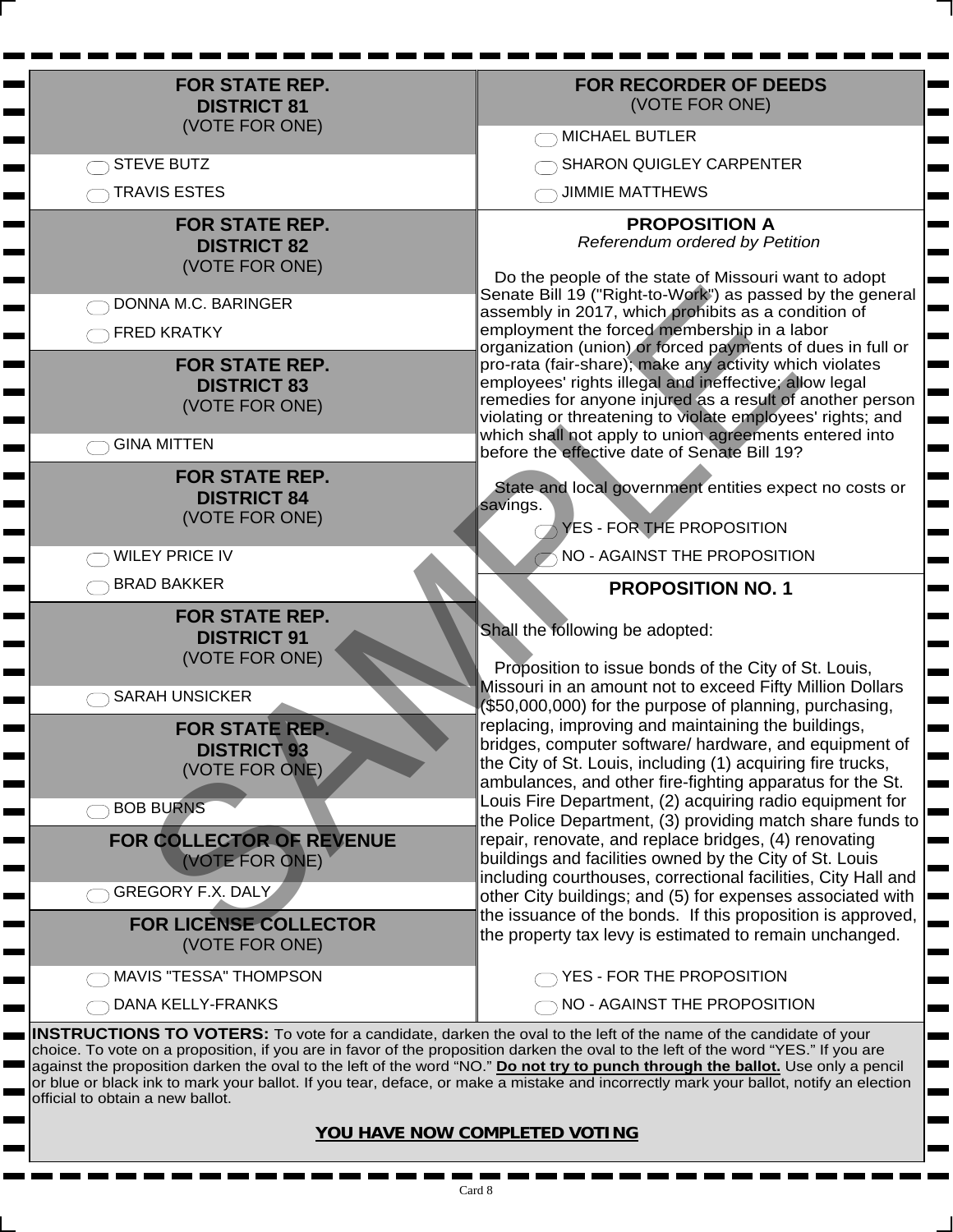

choice. To vote on a proposition, if you are in favor of the proposition darken the oval to the left of the word "YES." If you are against the proposition darken the oval to the left of the word "NO." **Do not try to punch through the ballot.** Use only a pencil or blue or black ink to mark your ballot. If you tear, deface, or make a mistake and incorrectly mark your ballot, notify an election official to obtain a new ballot.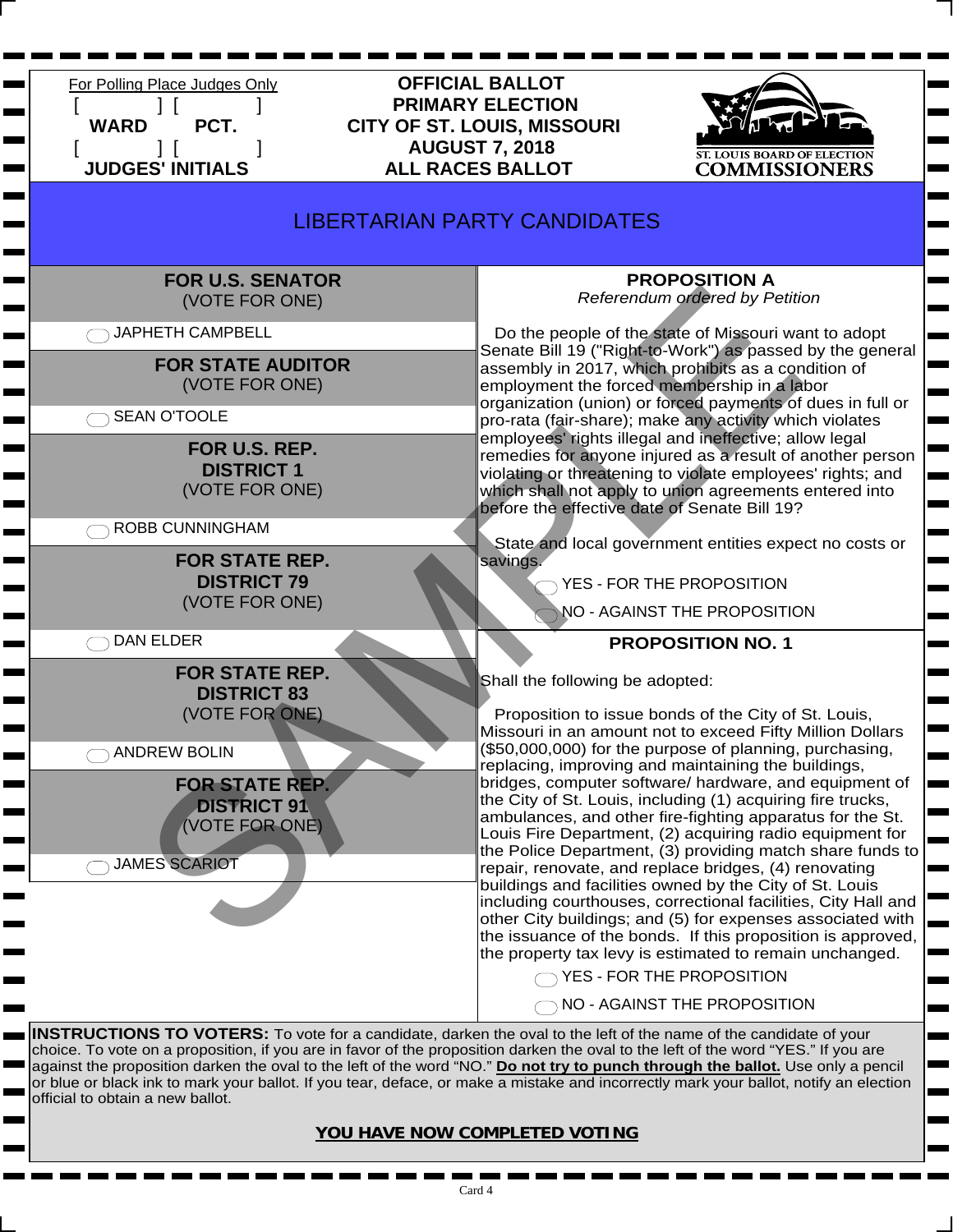

 For Polling Place Judges Only **OFFICIAL BALLOT** [ ] [ ] **PRIMARY ELECTION WARD PCT. CITY OF ST. LOUIS, MISSOURI** [ ] [ ] **AUGUST 7, 2018 ALL RACES BALLOT** 



 $\mathbf{r}$ 

 $\sim$ 

# CONSTITUTION PARTY CANDIDATES

### **FOR STATE AUDITOR** (VOTE FOR ONE)

◯ JACOB LUETKEMEYER

 $\mathbf{r}$ 

ь

 $\overline{\phantom{a}}$ 

**The Second** 

# **PROPOSITION A**

*Referendum ordered by Petition*

 Do the people of the state of Missouri want to adopt Senate Bill 19 ("Right-to-Work") as passed by the general assembly in 2017, which prohibits as a condition of employment the forced membership in a labor organization (union) or forced payments of dues in full or pro-rata (fair-share); make any activity which violates employees' rights illegal and ineffective; allow legal remedies for anyone injured as a result of another person violating or threatening to violate employees' rights; and which shall not apply to union agreements entered into before the effective date of Senate Bill 19?

 State and local government entities expect no costs or savings.

THE PROPOSITION

ONO - AGAINST THE PROPOSITION

# **PROPOSITION NO. 1**

Shall the following be adopted:

 Proposition to issue bonds of the City of St. Louis, Missouri in an amount not to exceed Fifty Million Dollars (\$50,000,000) for the purpose of planning, purchasing, replacing, improving and maintaining the buildings, bridges, computer software/ hardware, and equipment of the City of St. Louis, including (1) acquiring fire trucks, ambulances, and other fire-fighting apparatus for the St. Louis Fire Department, (2) acquiring radio equipment for the Police Department, (3) providing match share funds to repair, renovate, and replace bridges, (4) renovating buildings and facilities owned by the City of St. Louis including courthouses, correctional facilities, City Hall and other City buildings; and (5) for expenses associated with the issuance of the bonds. If this proposition is approved, the property tax levy is estimated to remain unchanged. FOR ONE FOR ONE (VOTE FOR ONE)<br>
SAMPLE TO CONSIDENT AND THE PROPOSITION A<br>
PROPOSITION A Proposition to issel a degree of planeting<br>
leading the distribution of the City of the City of the City of the City of the City of P

THE PROPOSITION  $\bigcap$  NO - AGAINST THE PROPOSITION

**INSTRUCTIONS TO VOTERS:** To vote for a candidate, darken the oval to the left of the name of the candidate of your choice. To vote on a proposition, if you are in favor of the proposition darken the oval to the left of the word "YES." If you are against the proposition darken the oval to the left of the word "NO." **Do not try to punch through the ballot.** Use only a pencil or blue or black ink to mark your ballot. If you tear, deface, or make a mistake and incorrectly mark your ballot, notify an election official to obtain a new ballot.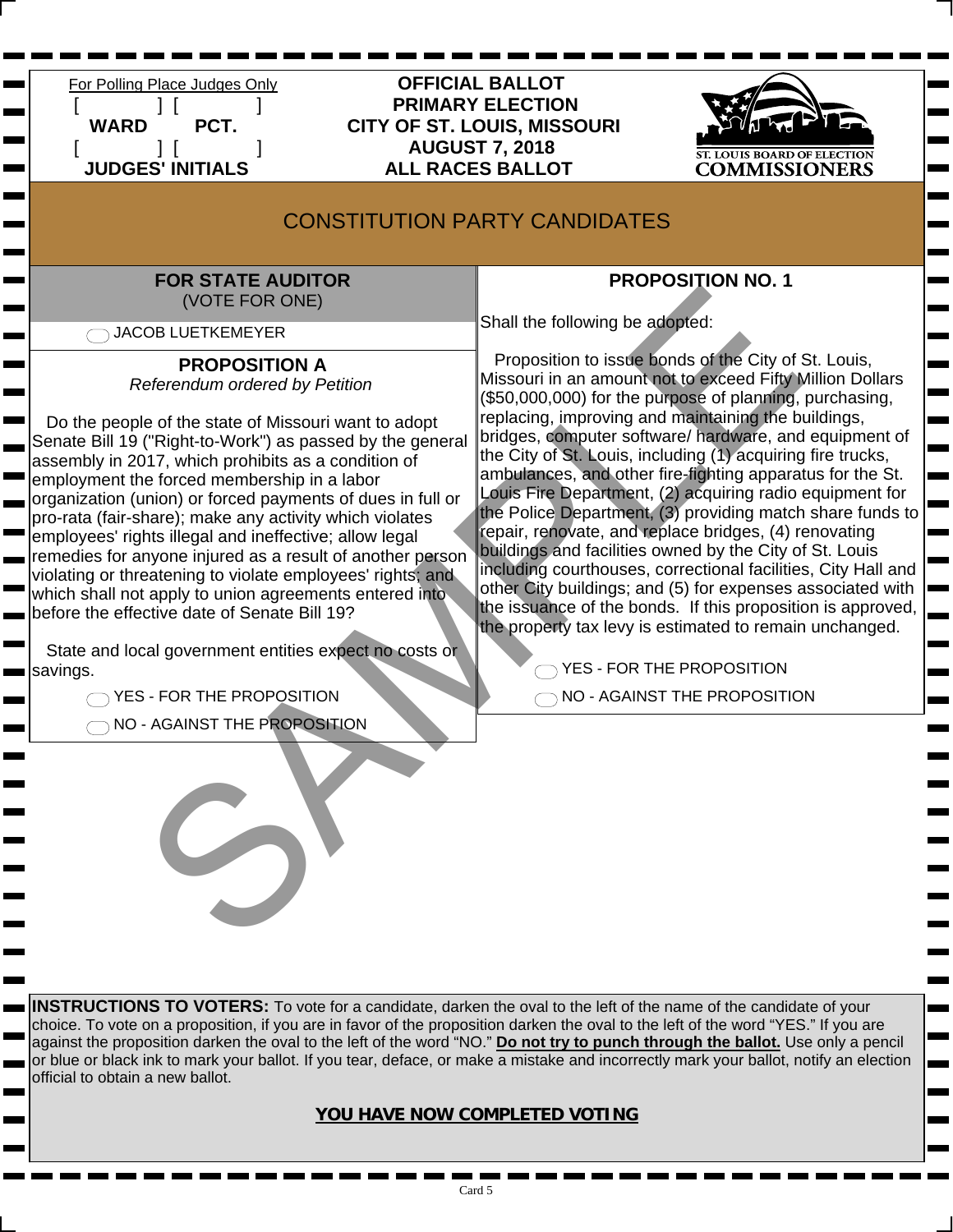| For Polling Place Judges Only<br><b>WARD</b><br>PCT.<br><b>JUDGES' INITIALS</b>                                                                                                                                                                                                                                                                                                                                                                                                                                                                                                                                                                                                                                                                                                                                                                                                                                                                                                               | <b>OFFICIAL BALLOT</b><br><b>PRIMARY ELECTION</b><br><b>CITY OF ST. LOUIS, MISSOURI</b><br><b>AUGUST 7, 2018</b><br><b>ALL RACES BALLOT</b> | COMMISSIONERS                                                                                                                                                                                                                                                                                                                                                                                                                                                                                                                                                                                                                                                                                                                                                                                                                                                                                                                                                                                                            |
|-----------------------------------------------------------------------------------------------------------------------------------------------------------------------------------------------------------------------------------------------------------------------------------------------------------------------------------------------------------------------------------------------------------------------------------------------------------------------------------------------------------------------------------------------------------------------------------------------------------------------------------------------------------------------------------------------------------------------------------------------------------------------------------------------------------------------------------------------------------------------------------------------------------------------------------------------------------------------------------------------|---------------------------------------------------------------------------------------------------------------------------------------------|--------------------------------------------------------------------------------------------------------------------------------------------------------------------------------------------------------------------------------------------------------------------------------------------------------------------------------------------------------------------------------------------------------------------------------------------------------------------------------------------------------------------------------------------------------------------------------------------------------------------------------------------------------------------------------------------------------------------------------------------------------------------------------------------------------------------------------------------------------------------------------------------------------------------------------------------------------------------------------------------------------------------------|
| <b>GREEN PARTY CANDIDATES</b>                                                                                                                                                                                                                                                                                                                                                                                                                                                                                                                                                                                                                                                                                                                                                                                                                                                                                                                                                                 |                                                                                                                                             |                                                                                                                                                                                                                                                                                                                                                                                                                                                                                                                                                                                                                                                                                                                                                                                                                                                                                                                                                                                                                          |
| <b>FOR U.S. SENATOR</b><br>(VOTE FOR ONE)<br>JO CRAIN<br><b>JEROME BAUER</b><br><b>FOR STATE AUDITOR</b><br>(VOTE FOR ONE)<br><b>DON FITZ</b><br><b>PROPOSITION A</b><br>Referendum ordered by Petition<br>Do the people of the state of Missouri want to adopt<br>Senate Bill 19 ("Right-to-Work") as passed by the general<br>assembly in 2017, which prohibits as a condition of<br>employment the forced membership in a labor<br>organization (union) or forced payments of dues in full or<br>pro-rata (fair-share); make any activity which violates<br>employees' rights illegal and ineffective; allow legal<br>remedies for anyone injured as a result of another person<br>violating or threatening to violate employees' rights; and<br>which shall not apply to union agreements entered into<br>before the effective date of Senate Bill 19?<br>State and local government entities expect no costs or<br>savings.<br>YES - FOR THE PROPOSITION<br>NO - AGAINST THE PROPOSITION | Shall the following be adopted:                                                                                                             | <b>PROPOSITION NO. 1</b><br>Proposition to issue bonds of the City of St. Louis,<br>Missouri in an amount not to exceed Fifty Million Dollars<br>(\$50,000,000) for the purpose of planning, purchasing,<br>replacing, improving and maintaining the buildings,<br>bridges, computer software/ hardware, and equipment of<br>the City of St. Louis, including (1) acquiring fire trucks,<br>ambulances, and other fire-fighting apparatus for the St.<br>Louis Fire Department, (2) acquiring radio equipment for<br>the Police Department, (3) providing match share funds to<br>repair, renovate, and replace bridges, (4) renovating<br>buildings and facilities owned by the City of St. Louis<br>including courthouses, correctional facilities, City Hall and<br>other City buildings; and (5) for expenses associated with<br>the issuance of the bonds. If this proposition is approved,<br>the property tax levy is estimated to remain unchanged.<br>YES - FOR THE PROPOSITION<br>NO - AGAINST THE PROPOSITION |

**INSTRUCTIONS TO VOTERS:** To vote for a candidate, darken the oval to the left of the name of the candidate of your choice. To vote on a proposition, if you are in favor of the proposition darken the oval to the left of the word "YES." If you are against the proposition darken the oval to the left of the word "NO." **Do not try to punch through the ballot.** Use only a pencil or blue or black ink to mark your ballot. If you tear, deface, or make a mistake and incorrectly mark your ballot, notify an election official to obtain a new ballot.

Е

 $\mathbf{r}$  $\blacksquare$ 

 $\mathbf{r}$ **COLOR**